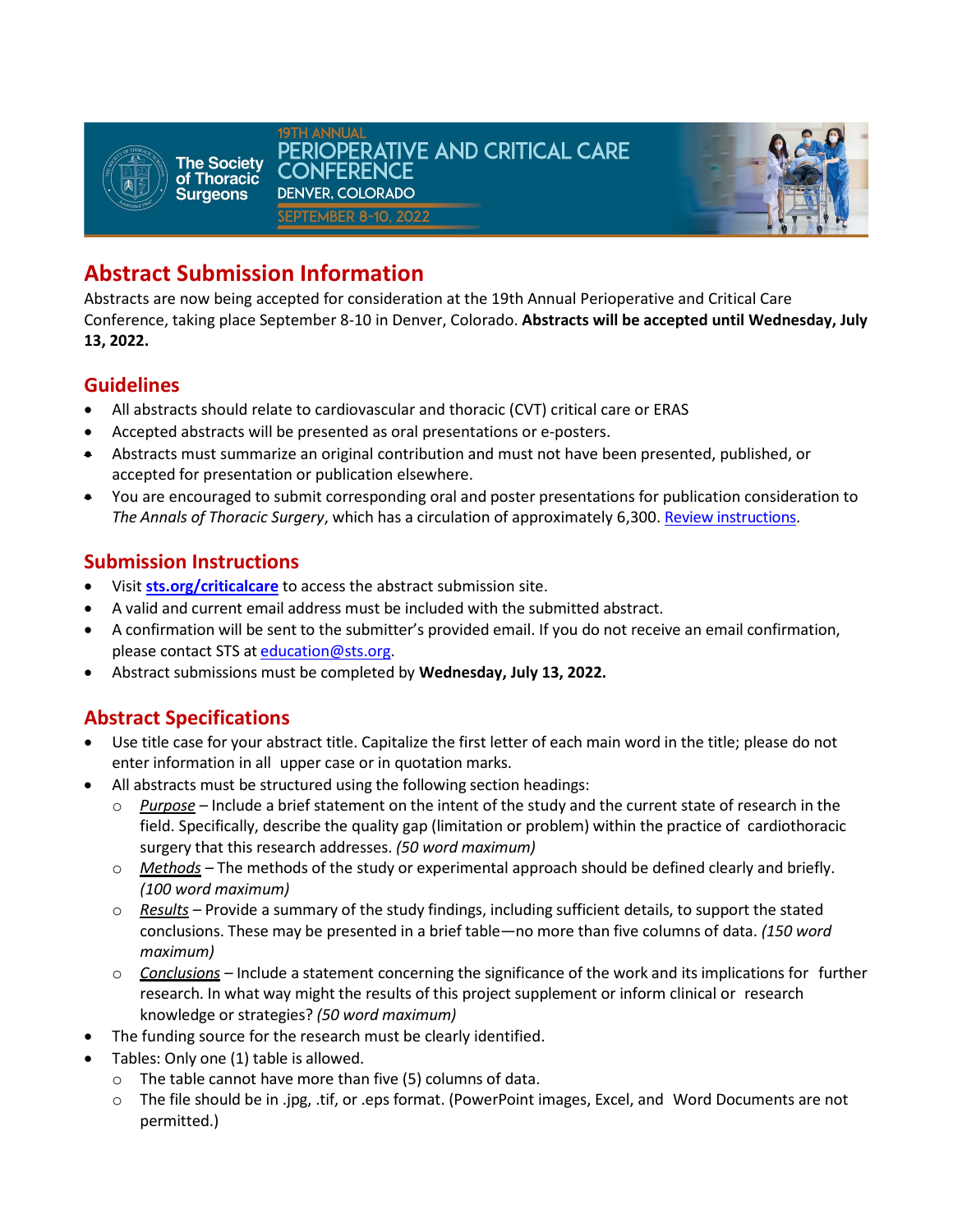- Images: Only one (1) image is allowed.
	- o Images should be between 300 and 600 dpi at 3"x5".
	- o The file should be in .jpg, .tif, or .eps format. (PowerPoint images, Excel, and Word Documents are not permitted.)
- Other:
	- $\circ$  There should be no reference to the institutions involved in the body of the text.
	- $\circ$  The presenting author cannot be an employee or owner of a company that develops health care products or provides health care services.
	- o Abstracts cannot contain product names; generic terms must be used when describing a single product.
	- o Abstract development and data analysis for abstracts cannot be performed by industry.
	- $\circ$  The institution name, state, and email address information for the presenting author and all coauthors must be provided.
	- o When percentages are used, the absolute numbers of derivation must be stated.
	- $\circ$  To ensure fairness, abstracts are read and graded in a blinded fashion with no references to authors or institutions. Abstracts are reviewed by peer reviewers based on scientific merit, originality, and practice gaps identified.

#### **Other Abstract Rules**

- Only abstracts submitted using the online system will be considered for presentation.
- Only authors (and not their assistants or other proxies) may complete submissions; authors will be responsible for the information provided via the online submission system.
- The submitting author must provide accurate email addresses of all coauthors and must attest that (a) all coauthors of the abstract have granted consent for the material to be submitted for presentation, and (b) that the submitting author has been granted the right by all coauthors to act on their behalf.
- For the submitted abstract, each coauthor will be asked to complete a disclosure form.
- STS reserves the right to withdraw any abstract from consideration or acceptance at any time.
- All abstracts must be submitted and presented in English.
- The person listed as the presenting author for each abstract must present at the 19th Annual Perioperative and Critical Care Conference. In the event that a change of presenting author must be made after the submission of the abstract, STS must be notified in writing. NOTE: The replacement presenter must be a coauthor of the abstract.
- Once an abstract has been accepted, additional authors may not be added.
- No abstract that contains deferred outcomes data will be considered for program inclusion. If data are to be presented, they must appear in summary form from within the original abstract submitted. If there are any questions regarding changes in data after the abstract has been submitted, it is the responsibility of the presenting author to notify STS by email at [education@sts.org.](mailto:education@sts.org)
- Industry is not allowed to perform data analysis or present abstracts or scientific posters.
- Abstract content must be based upon the best available evidence and should not promote any health care device, drug, other product, or service.
- If the presenter/moderator has any relationship posing a conflict or potential conflict relevant to his or her session, he or she may not make any recommendations regarding relevant products or services as part of that session.
- If your abstract is selected, you will be asked to present it (a) orally during an abstract-based scientific session OR (b) as an e-poster. The final determination on format is at the discretion of the Perioperative and Critical Care Conference Task Force. You will receive complete information (including poster specifications) after notification of the acceptance decision, which will occur by the last week of July 2022.
- If accepted for presentation, your abstract will be displayed online as submitted, so please edit and proofread carefully.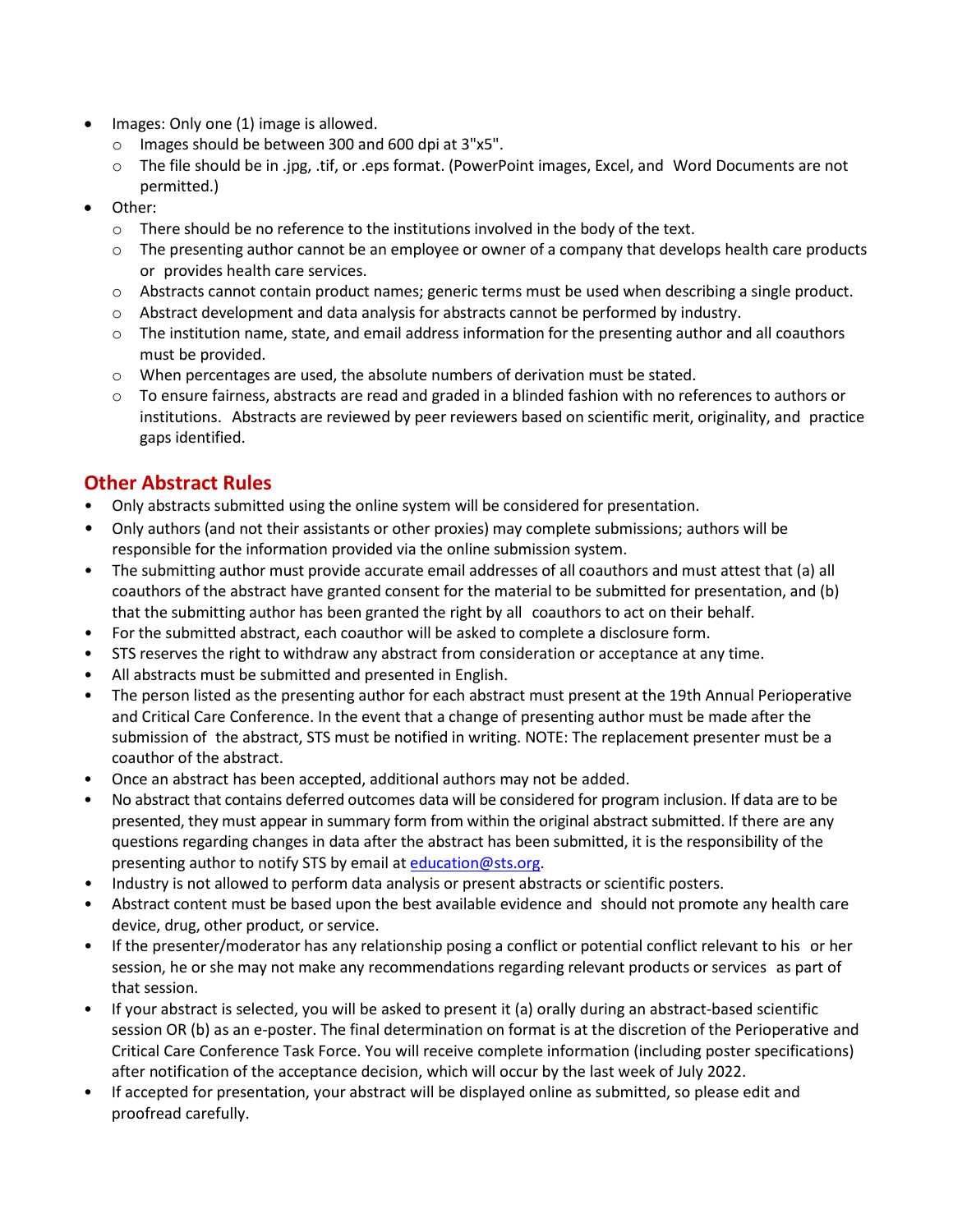## **Disclosure Information**

Conflicts of interest and FDA disclosures are required before an abstract will be allowed to present. If a potential conflict of interest exists, be sure to include the name of the organization/company and the nature of the potential conflict.

- Each author must submit her/his individual disclosure when completing the abstract submission.
- It is the responsibility of the submitting author to identify each coauthor on the abstract. Upon submission of the abstract, an email will be sent to each coauthor, who will then be responsible for submitting her/his individual disclosure.
- If commercial relationship information and FDA disclosures are not received from all coauthors by the abstract submission deadline, the abstract will not be considered for review.
- For all presentations, relationships with commercial interests and FDA disclosures, as defined in the STS Education Disclosure Policy (below), must be stated orally to the audience at the beginning of each presentation. In addition, a slide at the beginning of the PowerPoint presentation must be used to reveal the nature of the disclosure(s). This commercial relationship and FDA disclosure information will be noted in published materials. Speakers are required to communicate that they have nothing to disclose if that is the case.
- For scientific poster presentations, all relationships with commercial interests, must be displayed on each scientific poster along with any FDA disclosures.

#### **Education Disclosure Policy**

As a sponsor of continuing medical education accredited by the Accreditation Council for Continuing Medical Education (ACCME), The Society of Thoracic Surgeons requires that any individual who is in a position to control the content of an educational activity must disclose all financial relationships with any ineligible companies. This is to ensure that that all decisions related to the planning, faculty selection, delivery, and evaluation of accredited education are made without any influence or involvement from the owners and employees of an ineligible company. The ACCME defines ineligible companies as those whose "primary business is producing, marketing, selling, reselling, or distributing health care products used by or on patients." The question of whether a disclosed conflict situation could represent undue influence on the educational activity by an ineligible company or whether the disclosed information is sufficient to consider an abstract, presentation, or other educational enduring material to represent potentially biased information must be mitigated prior to an individual's involvement in STS educational programming.

Required disclosures must include all financial relationships with ineligible companies in the prior 24 months. Examples of financial relationships include employee, researcher, consultant, advisor, speaker, independent contractor (including contracted research), royalties or patent beneficiary, executive role, and ownership interest. Individual stocks and stock options should be disclosed; diversified mutual funds do not need to be disclosed. Research funding from ineligible companies should be disclosed by the principal or named investigator even if that individual's institution receives the research grant and manages the funds.

Individuals who are owners or employees of ineligible companies are excluded from controlling content or participating as planners or faculty in STS educational activities. There are three exceptions to this exclusion employees of ineligible companies can participate as planners or faculty in these specific situations: 1. When the content of the activity is not related to the business lines or products of their

employer/company.

2. When the content of the accredited activity is limited to basic science research, such as preclinical research and drug discovery, or the methodologies of research, and they do not make care recommendations. 3. When they are participating as technicians to teach the safe and proper use of medical devices, and do not recommend whether or when a device is used.